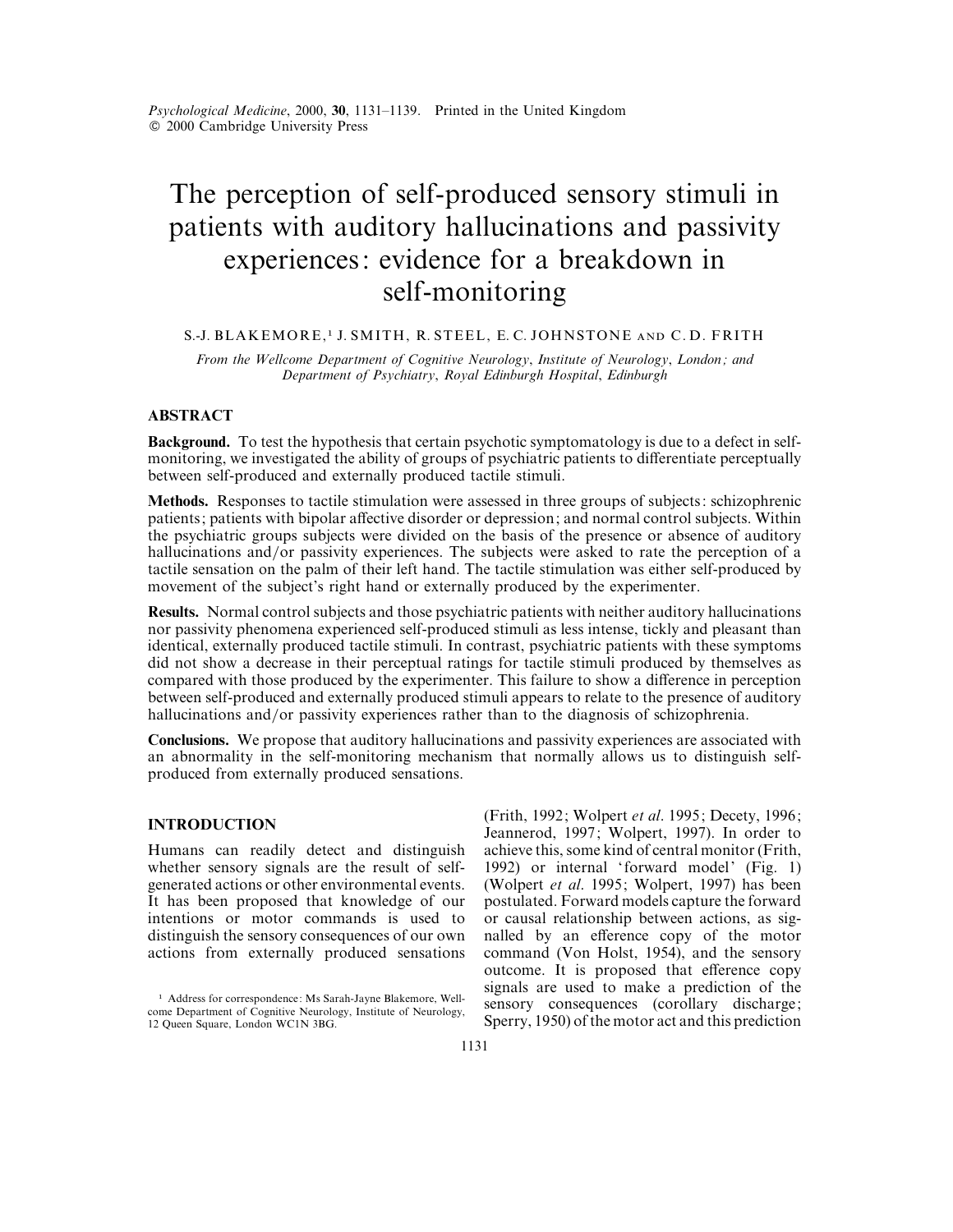

FIG. 1. A model for predicting the sensory consequences of a movement, in the present study when the right hand is causing the tactile sensation on the left palm. An internal forward model makes predictions of the sensory feedback based on the motor commands sent to the right hand. These sensory predictions are then compared to the actual sensory feedback. The lower the sensory discrepancy resulting from this comparison the greater is the attenuation of tactile sensation. In our study, when the tactile stimulation is self-produced the model correctly predicts the sensory consequences of the movement so no sensory discrepancy ensues between the predicted and actual sensory information. In this case the motor command to the right hand can be used to attenuate the sensation on the left palm. When the sensory feedback deviates from the prediction of the model (when tactile stimulation is externally produced) the level of sensory discrepancy between predicted and actual sensory feedback is increased. This leads to a decrease in the amount of attenuation possible and a relative increase in the intensity of sensation experienced on the left palm.

is then compared with the actual consequences of such an act. If the prediction matches the actual sensory consequences then the sensation is likely to be self-generated.

These mechanisms have been the subject of much investigation, mainly in the oculomotor domain. However, it appears that sensory predictions produced in conjunction with motor commands are not restricted to eye movements, but also provide perceptual stability in the context of all self-produced actions. Although subject to debate (see Gallagher, 1999), we argue that our ability to monitor, and recognize as our own, self-generated limb movements, touch, speech and thoughts suggests the existence of a more general mechanism (Frith, 1992). Selfproduced sensations can be correctly predicted on the basis of the motor command, and there will therefore be little or no difference between predicted and actual sensory feedback. As the difference increases so does the likelihood that the sensation is externally produced. By using such a system it is possible to cancel out the effects of sensation induced by self-motion and thereby distinguish sensory events due to selfproduced motion from the sensory feedback

caused by the environment. The perceptual attenuation of tactile sensation associated with self-produced actions is well-documented in humans (Angel & Malenka, 1982; Chapman *et al*. 1987; Milne *et al*. 1988; Collins *et al*. 1998). An example of such attenuated perception is the phenomenon that people cannot tickle themselves (Weiskrantz *et al*. 1971). We have demonstrated that self-produced and externally produced tactile sensations are perceived differently in normal subjects (Blakemore *et al*. 1999). Normal subjects consistently rated a selfproduced tactile sensation on their right palm as being significantly less ' tickly', 'intense' and 'pleasant' than an identical stimulus produced externally. We suggested that this is because self-produced tactile stimulation can be accurately predicted on the basis of the motor command producing it using a forward model of the motor system.

Frith (1992) proposed that a defect in central self-monitoring might underlie auditory hallucinations and passivity phenomena experienced by people with schizophrenia. Auditory hallucinations are common in schizophrenia, and normally consist of hearing spoken speech or voices (Hoffman, 1986; Johnstone, 1991). Certain types of auditory hallucinations are included as 'first rank' features in schizophrenia, features that have been regarded as pathognomic of the disorder in most circumstances (Schneider, 1959). These features have much in common with the 'nuclear syndrome of schizophrenia' described by the PSE/CATEGO system (Wing *et al*. 1974). Passivity experiences or delusions of alien control are further 'first rank' features in schizophrenia (Schneider, 1959). The essence of this symptom is that the subject experiences his or her will as replaced by that of some other force or agency (Wing *et al*. 1974): 'My fingers pick up the pen, but I don't control them. What they do is nothing to do with me … The force moved my lips. I began to speak. The words were made for me' (Mellors, 1970).

Frith (1992) has suggested that these abnormal experiences arise through a lack of awareness of intended actions. Such an impairment might cause thoughts or actions to become isolated from the sense of will normally associated with them. This would result in the interpretation of internally generated voices or thoughts as external voices (auditory hallucinations and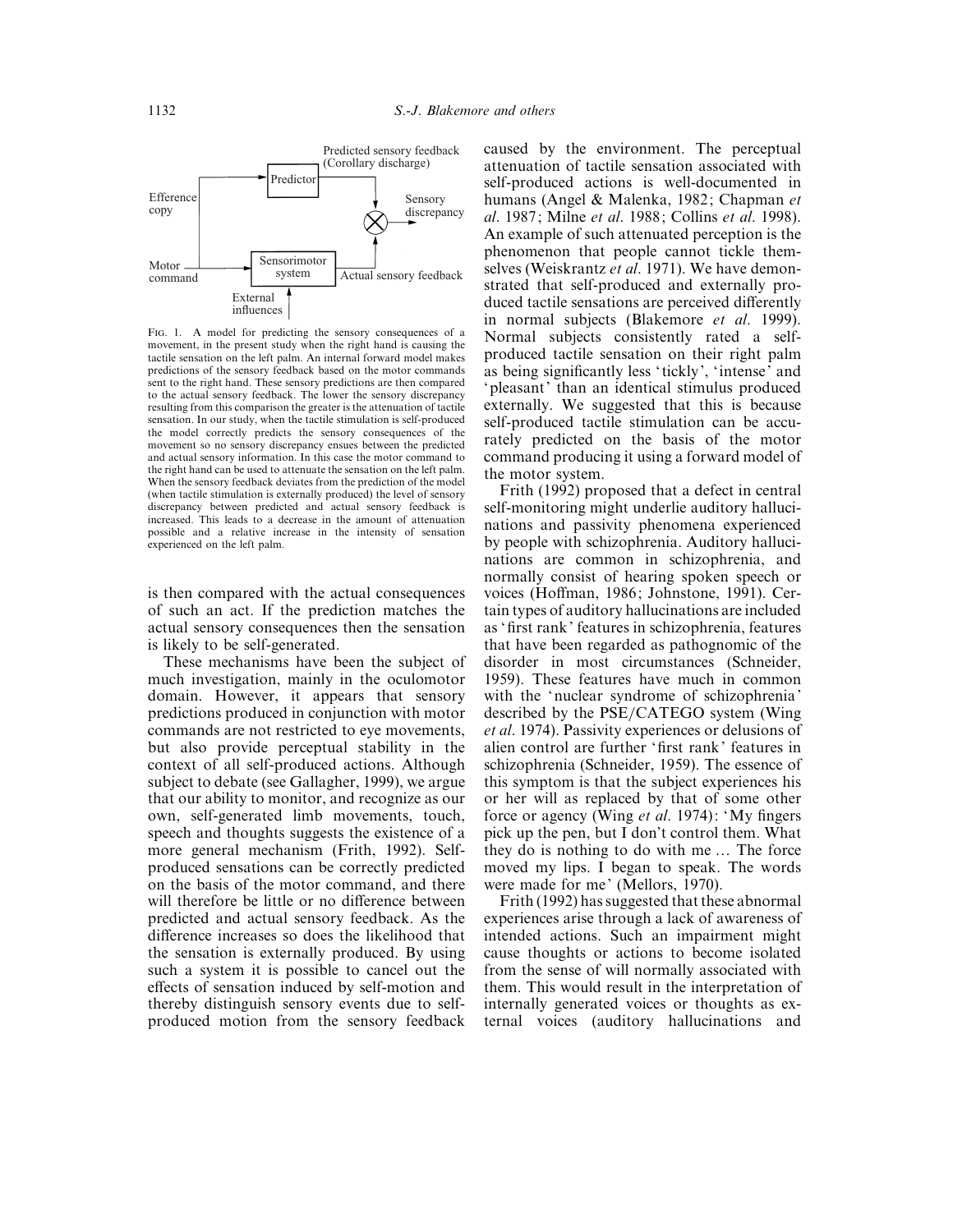thought insertion) and of one's own movements and speech as externally caused (passivity or delusions of control). We have suggested that the experience of passivity arises from a lack of awareness of the predicted limb position based on the forward model (Frith *et al*. 2000). Thus, the patient is aware of the intention to move and of the movement having occurred, but is not aware of having initiated the movement. It is as if the movement, although intended, has been initiated by some external force. In a variation on this theme, Spence (1996) has suggested that the problem is to do with the timing of awareness. The awareness of the actual outcome of the movement precedes the awareness of the predicted outcome, which is contrary to the normal experience of our own agency.

There is nothing obviously abnormal in the motor control of these patients. However, there are subtle problems consistent with a lack of awareness of predicted actions. Two experiments, in which subjects had to correct their errors very rapidly in the absence of visual feedback, found evidence that central monitoring is faulty in schizophrenia (Malenka *et al*. 1982; Frith & Done, 1989). Normal control subjects were adept at this task, suggesting that they monitor the response intended (via corollary discharge) and do not need to wait for external feedback about the response that actually occurred. Failure to correct their errors in the absence of feedback was characteristic of schizophrenic patients with passivity symptoms in the study by Frith & Done (1989).

A breakdown in self-monitoring might result in failure in the perceptual modulation of selfproduced stimuli that is seen in normal subjects (Weiskrantz *et al*. 1971; Blakemore *et al*. 1999). In the present study, we sought to evaluate whether patients with auditory hallucinations and passivity experiences differentiate perceptually between tactile stimuli that are selfproduced and externally produced. Patients with a diagnosis of schizophrenia, bipolar affective disorder or depression were divided into two groups according to the presence or absence of auditory hallucinations and passivity experiences. Subjects were asked to rate a tactile sensation (caused by a piece of soft foam) on the palm of their left hand that was produced either by movement of their right hand or by the experimenter. Based on the theory outlined above (Frith, 1992; Frith *et al*. 2000) we predicted that patients with auditory hallucinations and passivity experiences would be abnormally aware of the sensory consequences of their own movements, and thus would not show the normal attenuation of self-produced relative to externally produced sensations.

# **METHOD**

## **Subjects**

Patients with a diagnosis of schizophrenia  $(N = 23; 16 \text{ males}; \text{mean age } 33 + 1.8 \text{ years}; 22)$ were right-handed), affective disorder (bipolar or depression;  $N = 18$ ; nine males; mean age  $39 + 2.8$  years; 16 were right-handed) and a group of normal control subjects ( $N = 15$ ; nine males; mean age  $32+2.07$  years; all were righthanded) gave informed consent to take part in the study. All patients were diagnosed by clinical interview (by J.S.) using the ICD-10 (International Classification of Diseases; WHO, 1992). The study was approved by the Psychiatry and Clinical Psychology Ethics Subcommittee of the Lothian Research Ethics Committee.

# **Division of patient groups**

Patients were divided into two groups in terms of the presence or absence of auditory hallucinations and/or passivity experiences, according to a questionnaire given to each subject by R.S. before the experiment. This questionnaire assessed general, background and clinical information. Subjects were asked about their symptomatology, specifically whether they had experienced auditory hallucinations, thought interference or passivity phenomena within the past 6 weeks. The questionnaire was performed on, and externally validated (by S.-J. B. and R.S.) for all (schizophrenic, manic and depressed) patients and normal control subjects (unpublished data).

The patients with a diagnosis of schizophrenia were also assessed by the PANSS interview (Kay *et al*. 1987) conducted by J.S. with video monitoring. A score of 3 ('mild') on the Hallucinatory Behaviour scale of the PANSS was taken to indicate the presence of auditory hallucinations. Patients who scored 1 (' absent') or 2 ('minimal') on this scale were classified as not experiencing auditory hallucinations. The average score on the Hallucinatory Behaviour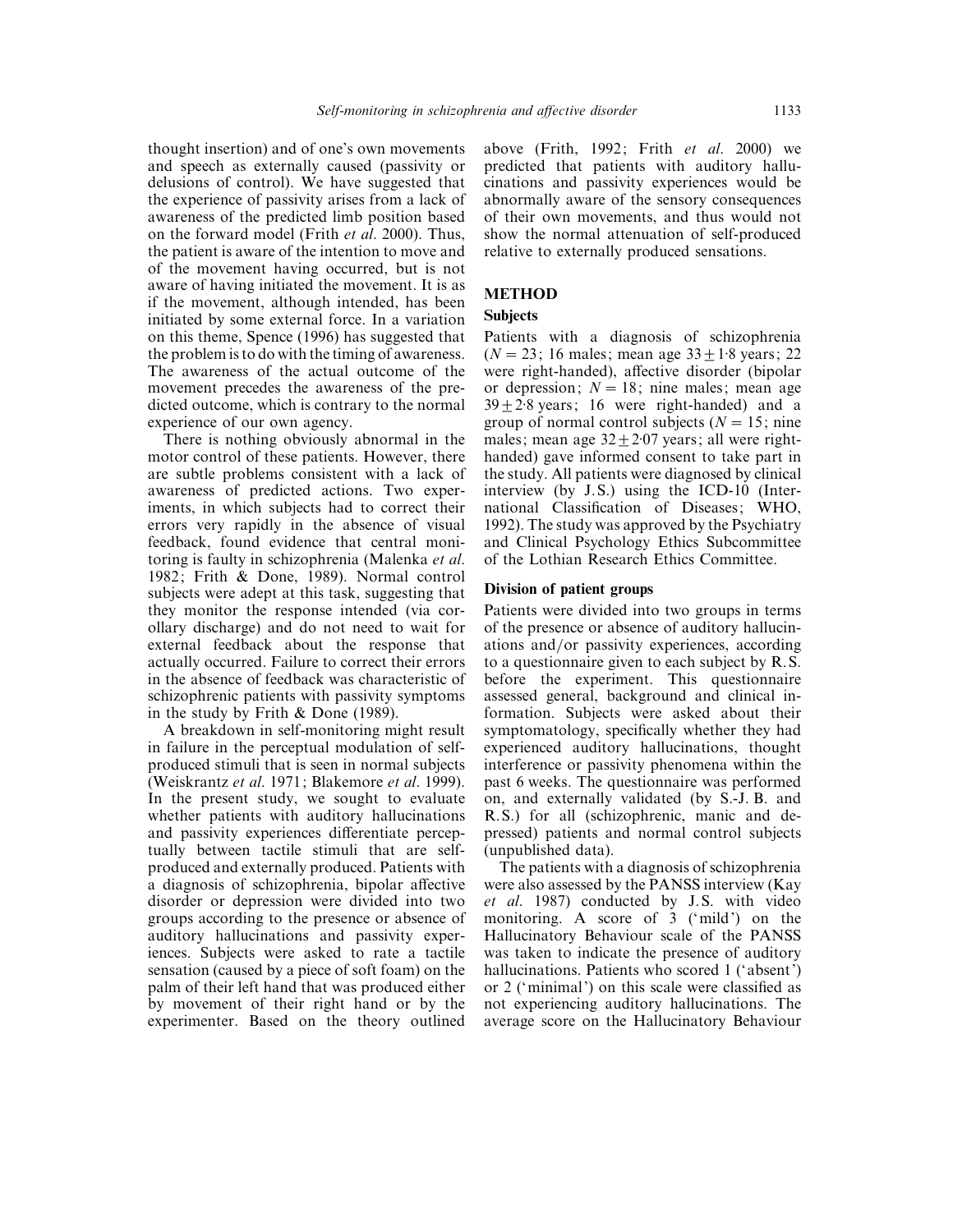scales was  $1:1$  for the group of patients without auditory hallucinations and 3±9 for the group classified as experiencing auditory hallucinations. There was 100% concordance between classification based on symptom ratings from the questionnaire and the PANSS ratings for patients with PANSS results. PANSS results were only available for patients with a diagnosis of schizophrenia.

According to the questionnaire a total of 17 (13 schizophrenic and four affective) patients had experienced auditory hallucinations and/or passivity phenomena within the past 6 weeks. While all 17 subjects had experienced auditory hallucinations, six had also experienced passivity phenomena within the past 6 weeks. Twentyfour (10 schizophrenic and 14 affective) patients had not experienced either of these symptoms within the past 6 weeks.

For an overall picture of psychopathology within the patients with schizophrenia, the PANSS scales were divided into three categories corresponding to Reality Distortion, Disorganization and Psychomotor Poverty, and the average score on each of these scales was calculated for the schizophrenic patients. The average scores were as follows: Reality Distortion 2±9; Disorganization 2±0; Psychomotor Poverty 2.2.

## **Procedure**

The tactile stimulus device consisted of a piece of soft foam attached to a plastic rod (length 70 cm) which could pivot about its centre (Fig. 2). The rod was situated inside a plastic box attached to a perspex sheet, which was attached to a table. Subjects sat facing the table, with their left arm perpendicular to the table and secured to the perspex sheet. The piece of foam touched the subject's left palm, and could be moved by the movement of the rod. The rod could be moved either by the subject using their right hand or, from the other end of the rod, by the experimenter (S.-J.B.). The rotation of the rod was mechanically limited to vertical sinusoidal movements of amplitude 1±5 cm. Subjects were instructed to move the rod up and down to its full extent at a frequency of 2 Hz and practised beforehand to ensure that they could reliably generate the desired movements. This took between 1 and 4 min for each subject. The frequency of stimulus movement in each trial was recorded by the experimenter (S.-J.B.) throughout the experiment.

#### *Self*-*generated tactile stimulation*

Subjects were required to make vertical sinusoidal movements of the rod with their right hand. This movement produced tactile stimulation on the palm on their left hand.

## *Externally produced tactile stimulation*

The experimenter moved the tactile stimulus sinusoidally across the subject's left palm, while the subject rested their right hand.

Each trial lasted 10 s. There were 10 repetitions of each condition for each subject, thus each subject underwent a total of 20 trials. The condition order was alternated. Before the experiment the apparatus was explained to each subject. They were told that the piece of foam would touch their hand in each condition, and that on half the trials the foam would be moved by themselves, and in the other half by the experimenter.

## **Rating scale**

After each trial subjects were instructed to rate the sensation on their palm on a scale from 0 (not at all) to 10 (extremely) ' Intense', 'Painful', 'Tickly', 'Pleasant' and ' Irritating'. Subjects were told that a rating of zero indicated a neutral perception for that particular scale. Subjects were told that it was important to maintain the same scale all the way through the experiment and that the emphasis was on the relative values of their judgements, not the absolute values.

#### **Sandpaper control trials**

In order to obtain an objective assessment of the ability of subjects to rate a tactile sensation, subjects were asked to rate the roughness of four grades of sandpaper (grade numbers 80, 120, 240, 460). The four different samples of sandpaper were attached to a sheet of card. Subjects were asked to close their eyes, move the fingers of their left hand over one piece of sandpaper and rate it in terms of its roughness on a scale from 0 (not at all rough) to 10 (extremely rough). The four samples of sandpaper were presented to the subjects in a randomized order. Subjects were excluded from the analysis if there was no difference between their ratings for the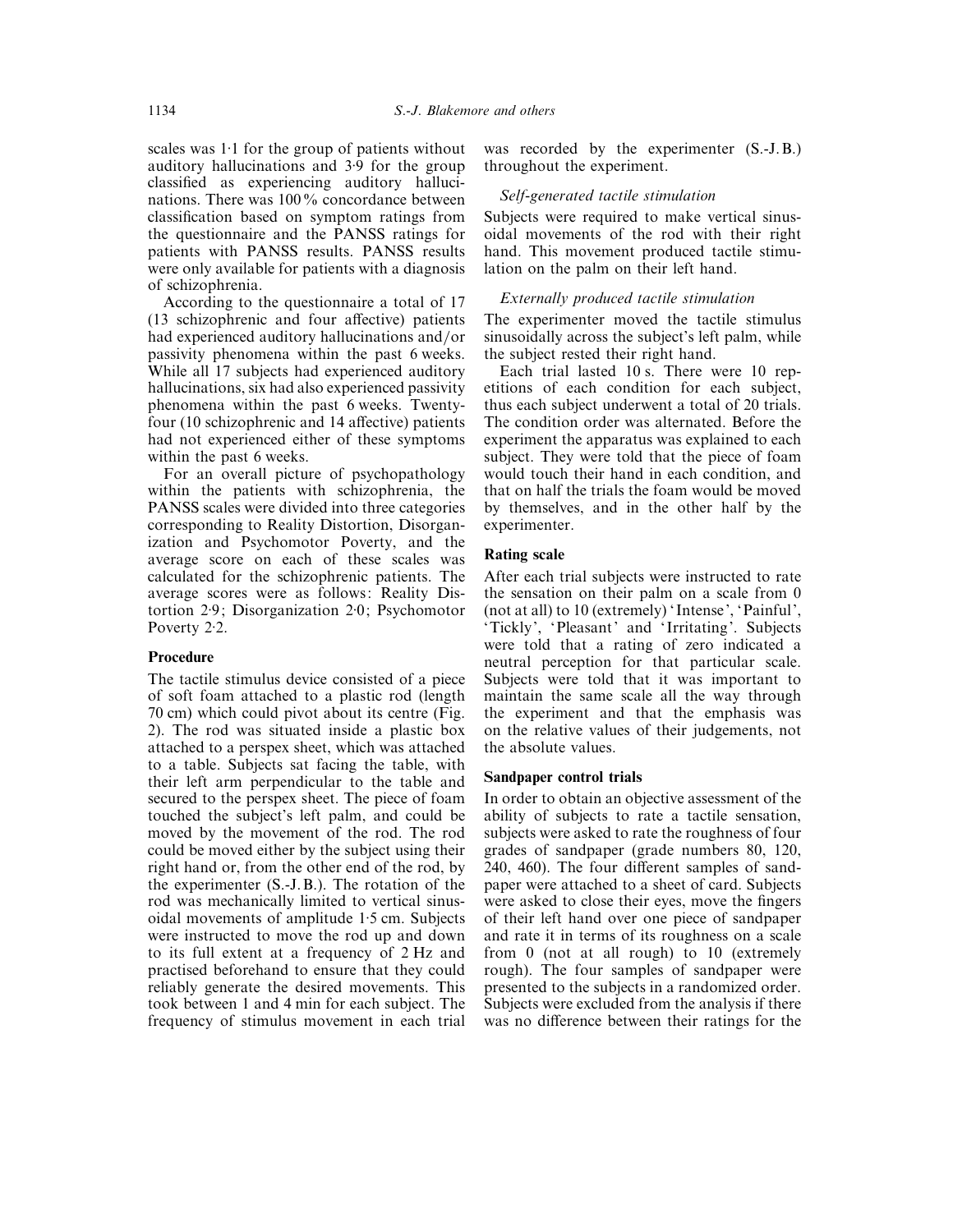

FIG. 2. Diagram of experimental set-up. The tactile stimulus device consisted of a piece of soft foam attached to a plastic rod (length 70 cm) which could pivot about its centre. The rotation of the rod was mechanically limited to vertical movements of amplitude 1±5 cm. The rod could be moved either by the subject using their right hand or, from the other end, by the experimenter. Movement of the rod caused movement of the piece of soft foam, which made light contact with the subject's left palm. See text for details.

roughness of the four grades of sandpaper, or if their ordering was wrong for more than two grades.

#### **Data analysis**

Analyses were performed on the data to test the hypothesis that the presence of auditory hallucinations and/or passivity symptoms has a significant effect on the perception of selfproduced stimuli. We predicted that patients with auditory hallucinations and/or passivity phenomena would show no significant difference between their perceptual ratings in the two tactile stimulation conditions. In contrast, we predicted that the patients without these symptoms and normal control subjects would show a significant difference between their ratings in the two conditions, rating self-produced tactile stimulation as less intense than externally produced stimulation.

Since each subject used their own subjective rating scale, the ratings need not conform to a normal distribution. We therefore used Wilcoxon non-parametric matched pairs signed ranks test (Howell, 1997) to examine the difference between conditions for each scale within each subject group. Results were taken as significant if  $P < 0.05$ .

## **RESULTS**

# **Sandpaper control trials**

All except three subjects performed the experiment satisfactorily and rated the four grades of sandpaper in the correct order of roughness. Two of the three subjects who failed the sandpaper control test had diagnoses of schizophrenia and had experienced auditory hallucinations and/or passivity phenomena within the past 6 weeks. The third patient who failed the sandpaper control test had a diagnosis of bipolar disorder, and had not experienced auditory hallucinations and/or passivity phenomena within the past 6 weeks. All three subjects rated all four grades of sandpaper as equally rough. Their perceptual ratings data were therefore excluded from further analysis.

## **Perceptual ratings analysis**

After practice each subject was able to produce the desired movement of the left hand with reasonable accuracy. The scales 'Painful' and ' Irritating' both received few positive ratings, and were therefore excluded from the analysis.

The results of the Wilcoxon non-parametric ranking test demonstrated that auditory hallucinations and/or passivity symptoms had a sig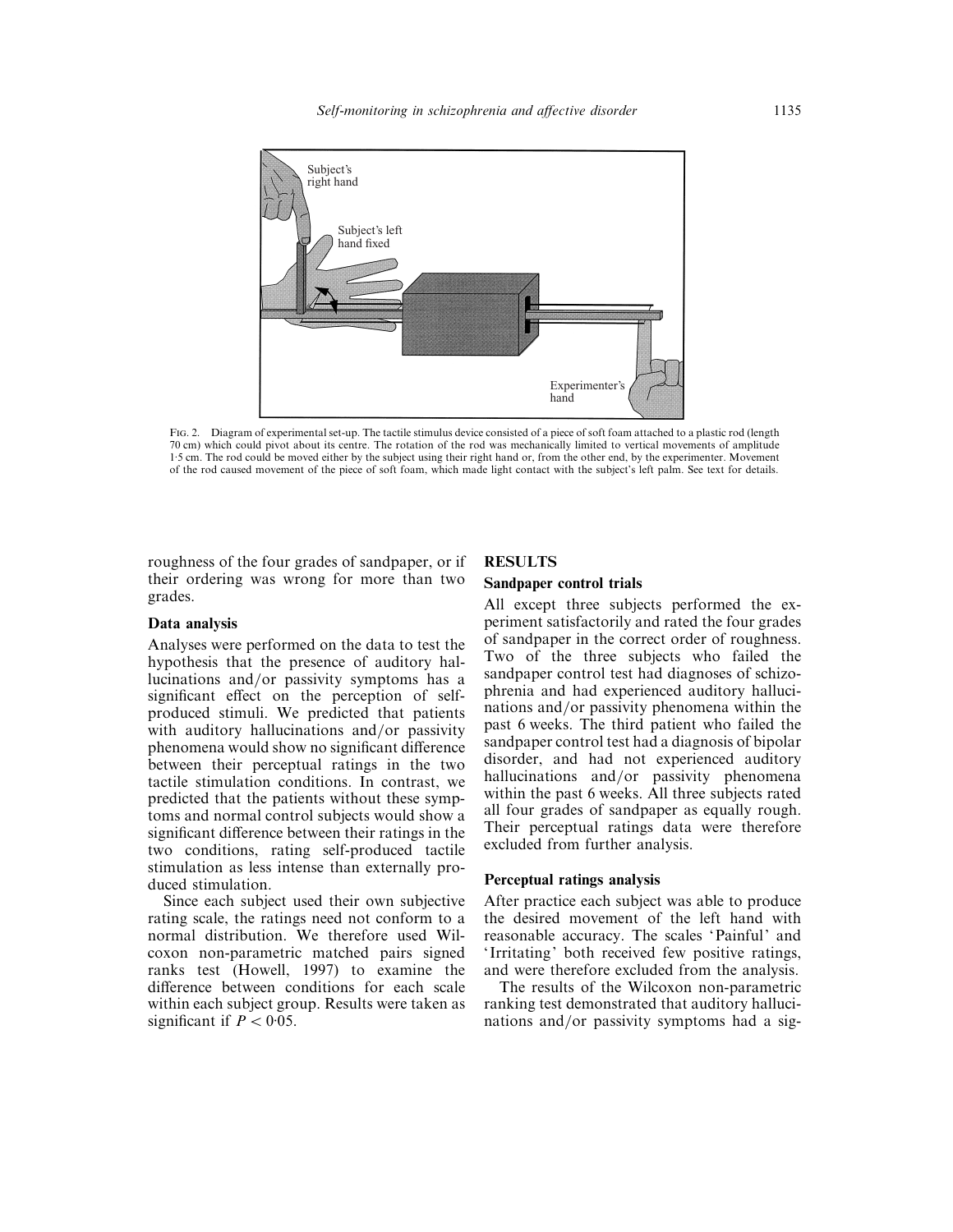nificant effect on perceptual ratings in the two conditions.

# **Patients with auditory hallucinations and/or passivity experiences**  $(N = 15)$

There was no significant difference between selfproduced and externally produced tactile conditions for the intense  $(Z=-1.54; P=0.12)$ , tickly  $(Z=-1.88; P=0.06)$  and pleasant  $(Z=-1.08; P=0.28)$  ratings in patients with auditory hallucinations and/or passivity experiences.

# **Patients without auditory hallucinations and/or passivity experiences**  $(N = 23)$

Patients without auditory hallucinations and/or passivity experiences rated self-produced tactile stimuli as significantly less intense  $(Z = -4.24;$  $P < 0.0001$ , tickly ( $Z = -5.10$ ;  $P < 0.0001$ ) and pleasant  $(Z = -5.02; P < 0.0001)$  than the externally produced tactile stimuli.

## Normal control subjects  $(N = 15)$

The normal control subjects rated self-produced tactile stimuli as significantly intense  $(Z =$  $-2.66$ ;  $P < 0.01$ ), tickly ( $Z = -3.10$ ;  $P < 0.005$ ) and pleasant  $(Z = -5.54; P < 0.0001)$  than the externally produced tactile stimuli.

Because the results were similar for the 'Tickly', ' Intense' and 'Pleasant' rating scales, the average ratings from these three scales were combined to form one perceptual rating for each condition for each subject. The mean ratings for the combined perceptual scale for the selfproduced and the externally produced tactile stimulation conditions were  $2.10$  and  $2.60$  respectively for normal control subjects; 2:68 and 3±15 respectively for patients without auditory hallucinations and/or passivity phenomena; and 3±60 and 3±63 respectively for patients with these symptoms.

The difference between this combined perceptual rating in each condition (Self-produced rating—Externally produced rating) was calculated for each subject, and these mean difference ratings were used in the subsequent analysis (Fig. 3). Because these scores were not appropriately distributed we examined the differences between the groups in terms of the number of subjects who showed the 'normal' pattern of responding. We compared the number of subjects showing the 'normal' response (a



FIG. 3. Graph showing mean rating differences between selfproduced and externally produced tactile stimulation conditions for the three subject groups: patients with auditory hallucinations and/or passivity experiences, patients without these symptoms, and normal control subjects. There was no significant difference between the perceptual ratings in these two conditions of patients with auditory hallucinations and/or passivity experiences, hence the mean rating difference was close to zero. In contrast, there was a significant difference between the perceptual ratings in the two conditions of patients without with these symptoms and of normal control subjects: both groups rated self-produced stimulation as significantly less tickly, intense and pleasant than externally produced stimulation.

higher combined perceptual rating for externally produced tactile stimuli than for self-produced tactile stimuli) and the number subjects not showing this normal response in each subject group. Overall comparison of the three groups revealed a marginally significant difference  $(\chi^2(2) = 4.74, P < 0.09)$ . However, direct examination of our prediction showed that significantly fewer patients with auditory hallucinations and/or passivity phenomena showed the normal response than patients without these symptoms and normal control subjects ( $\chi^2(1)$  =  $\vec{4}\cdot 33$ ,  $\vec{P}$  < 0.05).

#### **DISCUSSION**

The present study sought to investigate how patients with auditory hallucinations and/or passivity experiences perceive the sensory consequences of their own actions. We demonstrate that perception is not modulated by selfgenerated actions in patients with auditory hallucinations and passivity experiences. Patients without these symptoms and normal control subjects consistently rated a selfproduced tactile sensation as being less intense, tickly and pleasant than when the sensation was externally produced. In contrast patients with these symptoms did not show a decrease in their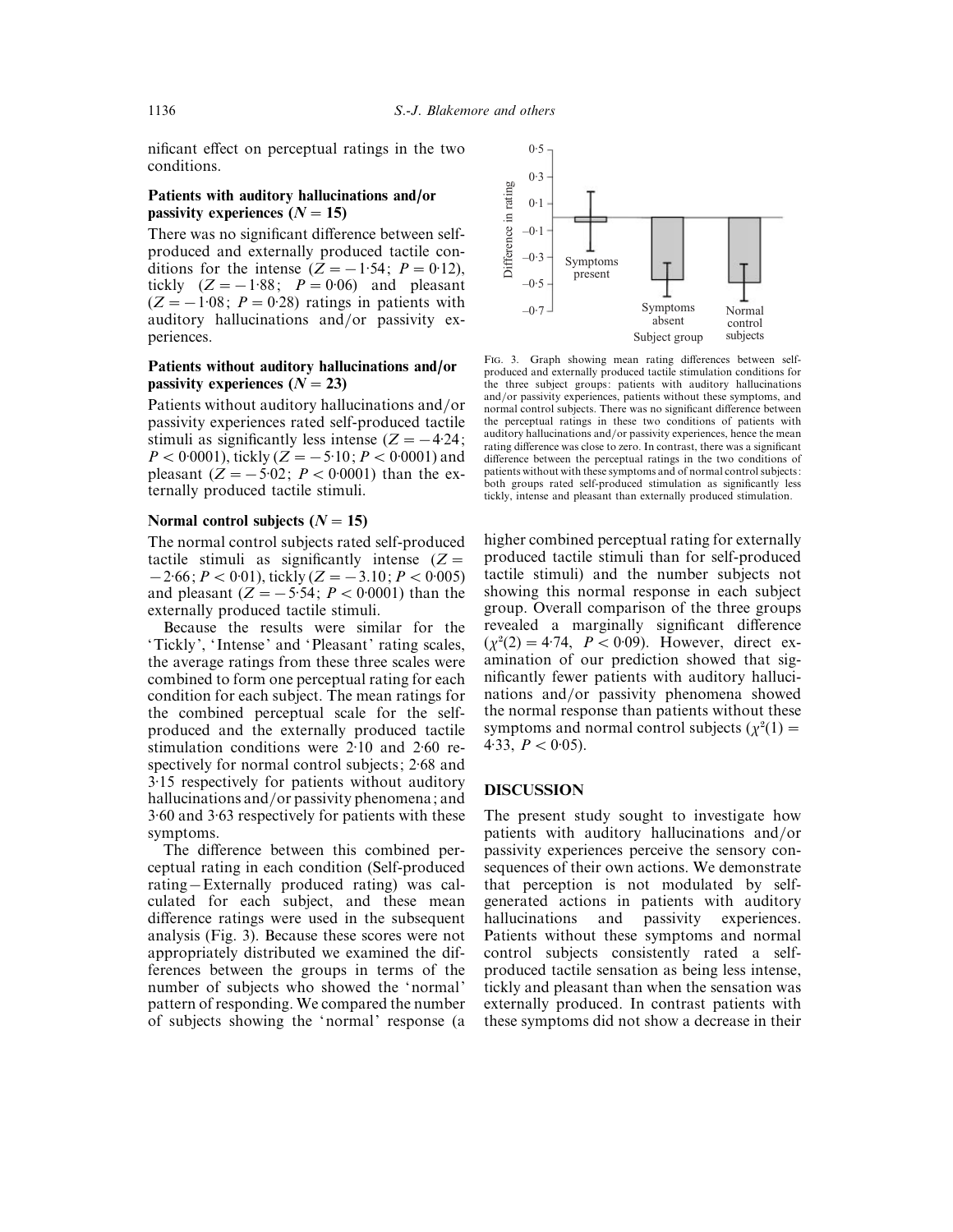perceptual ratings for tactile stimuli produced by themselves as compared to those produced by the experimenter (Fig. 3).

We have previously shown that normal control subjects perceive self-produced tactile stimuli as less intense, tickly and pleasant than externally produced tactile stimuli (Blakemore *et al*. 1999), supporting and expanding on a study by Weiskrantz *et al*. (1971). We interpreted these results in terms of sensory predictions made by a forward model of the motor system (Fig. 1) (Wolpert, 1997). In terms of the current study, on the basis of the efference copy produced in parallel with the motor command, the forward model predicts the sensory consequences of the movement of the right hand. These sensory predictions are compared to the actual sensory feedback from the movement, and are used to cancel the tactile consequences of the movement. Self-produced sensations can be correctly predicted on the basis of the motor command, and there will therefore be little or no sensory discrepancy resulting from the comparison between the predicted and actual sensory feedback. When the sensory discrepancy is low it is possible to attenuate the effects on sensation induced by self-motion.

An impairment in this 'self-monitoring' mechanism could cause thoughts or actions to become isolated from the sense of will normally associated with them, leading to auditory hallucinations and passivity phenomena that are associated with schizophrenia (Frith, 1992). Frith suggested that these abnormal experiences arise through a lack of awareness of intended actions. The results of the present study support this notion. We demonstrate that patients without auditory hallucinations and passivity experiences and normal subjects perceived selfproduced tactile stimuli as less intense, tickly and pleasant than externally produced tactile stimuli. In contrast, patients with auditory hallucinations and/or passivity experiences showed no difference in their perception of selfproduced and externally produced tactile stimuli. It was the presence of hallucinations and/or passivity experiences, rather than diagnosis, that was associated with this defect in self-monitoring. This suggests that patients who have hallucinations and/or passivity experiences have an abnormal awareness of the sensory consequences of their own movements. These results support the proposal that the experience of passivity arises from a lack of awareness of the predicted limb position based on the forward model (Frith *et al*. 2000).

From our results it is difficult to assert whether the lack of attenuation of self-produced tactile stimulation in patients with auditory hallucinations and/or passivity phenomena is a state or trait marker. The breakdown in self-monitoring might be considered a state marker because it is possible, if not likely, that some of the patients in the 'Without symptom' group would have had hallucinatory and/or passivity experiences in the past. It is impossible from this study to determine whether people 'With symptoms' at the time of the experiment would continue to show the same results when they are in remission. This is an important question that could be pursued in a future study.

Our results could be interpreted in terms of other sensorimotor gating abnormalities seen in people with schizophrenia. For example, prepulse inhibition, the reduction in startle produced by a prepulse stimulus, is diminished in schizophrenic patients, suggesting that schizophrenia is associated with impaired central inhibitory mechanisms (Grillon *et al*. 1992; Swerdlow & Geyer, 1998; Braff *et al*. 1999). However, although there is evidence that patients with auditory hallucinations and passivity experiences do show reduced prepulse inhibition, deficient prepulse inhibition has been shown to correlate with negative as well as positive symptoms (Braff *et al*. 1999). It is unlikely that deficient prepulse inhibition accounts for the current results, because the schizophrenic subjects in both groups (with and without auditory hallucinations and/or passivity experiences) in the present study had negative symptoms.

Possible physiological mechanisms by which the attenuation of self-produced tactile stimuli in normal subjects is mediated have been investigated. Neurophysiological data demonstrate that neuronal responses in somatosensory cortex are attenuated by self-generated movement (see Chapman, 1994 for review). For example, active touch is 'gated' in SI of rats (Chapin & Woodward, 1982) and monkeys (Chapman & Ageranioti-Belanger, 1991; Jiang *et al*. 1991) compared to passive and external touch of an identical tactile stimulus. In addition,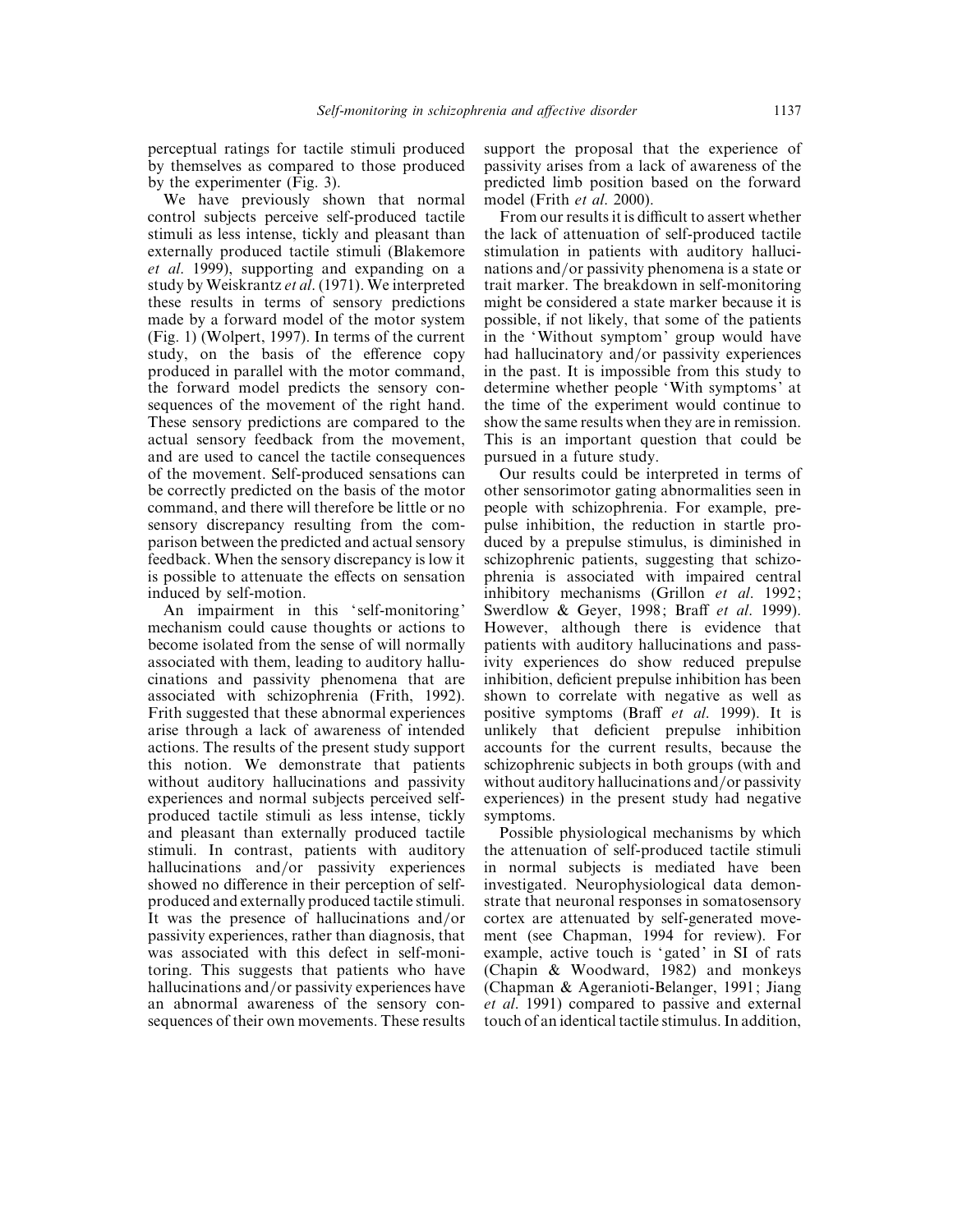functional imaging (fMRI) data from human subjects demonstrated an increase in activity of the anterior cingulate and somatosensory cortex when subjects experienced an externally produced tactile stimulus on their palm relative to a self-produced tactile stimulus (Blakemore *et al*. 1998). We propose that this inhibition of anterior cingulate and somatosensory cortex activity by self-generated movements could result from the comparison between predicted and actual sensory feedback, which results in less sensory discrepancy when a tactile stimulus is selfproduced relative to when it is externally produced. There is evidence that this comparison might take place in the cerebellum (Ito, 1970; Paulin *et al*. 1989; Miall *et al*. 1993; Leiner *et al*. 1995; Wolpert *et al*. 1998), a proposal supported by the functional imaging data (Blakemore *et al*. 1998). We have suggested that this network of brain areas is involved in predicting the consequences of actions in order to distinguish selfproduced and externally produced sensations. It is possible that this neural system, or part of it, operates abnormally in people with auditory hallucinations and/or passivity experiences.

S.-J.B. and C.D.F. are supported by the Wellcome Trust, E.C.J. and R.S. are employees of and J.S. is a M. Phil, student of the University of Edinburgh. The costs of the work in Edinburgh were met by a grant from the Stanley Foundation.

## **REFERENCES**

- Angel, R. W. & Malenka, R. C. (1982). Velocity-dependent suppression of cutaneous sensitivity during movement. *Experimental Neurology* **77**, 266–274.
- Blakemore, S.-J., Wolpert, D. M. & Frith, C. D. (1998). Central cancellation of self-produced tickle sensation. *Nature Neuroscience* **1**, 635–640.
- Blakemore, S.-J., Frith, C. D. & Wolpert, D. W. (1999). Spatiotemporal prediction modulates the perception of self-produced stimuli. *Journal of Cognitive Neuroscience* **11**, 551–559.
- Braff, D. L., Swerdlow, N. R. & Geyer, M. A. (1999). Symptom correlates of prepulse inhibition deficits in male schizophrenic patients. *American Journal of Psychiatry* **156**, 596–602.
- Chapin, J. K. & Woodward, D. J. (1982). Somatic sensory transmission to the cortex during movement: gating of single cell responses to touch. *Experimental Neurology* **78**, 654–669.
- Chapman, C. E. (1994). Active versus passive touch: factors influencing the transmission of somatosensory signals to primary somatosensory cortex. *Canadian Journal of Physiological Pharmacology* **72**, 558–570.
- Chapman, C. E. & Ageranioti-Belanger, S. A. (1991). Comparison of the discharge of primary somatosensory cortical (SI) neurones during active and passive tactile discrimination. *Proceedings of the Third IBRO World Congress of Neuroscience*, 4–9 August, Montreal, Canada, p. 317.

Chapman, C. E., Bushnell, M. C., Miron, D., Duncan, G. H. &

Lund, J. P. (1987). Sensory perception during movement in man. *Experimental Brain Research* **68**, 516–524.

- Collins, D. F., Cameron, T., Gillard, D. M. & Prochazka, A. (1998). Muscular sense is attenuated when humans move. *Journal of Physiology* **508**, 635–643.
- Decety, J. (1996). Neural representation for action. *Reviews in the Neurosciences* **7**, 285–297.
- Frith, C. D. (1992). *The Cognitive Neuropsychology of Schizophrenia*. LEA: London.
- Frith, C. D. & Done, D. J. (1989). Experiences of alien control in schizophrenia reflect a disorder in the central monitoring of action. *Psychological Medicine* **19**, 359–363.
- Frith, C. D., Blakemore, S.-J. & Wolpert, D. M. (2000). Explaining the symptoms of schizophrenia: abnormalities in the awareness of action. *Brain Research Reviews* **31**, 357–363.
- Gallagher, S. (1999). Philosophical conceptions of the self: the implications for cognitive science. *Trends in Cognitive Sciences* **4**, 14–21.
- Grillon, C., Ameli, R., Charney, D. S., Krystal, J. & Braff, D. (1992). Startle gating deficits occur across prepulse intensities in schizophrenic patients. *Biological Psychiatry* **32**, 939–943.
- Hoffman, R. E. (1986). Verbal hallucinations and language production processes in schizophrenia. *Behavioral and Brain Sciences* **9**, 503–517.
- Howell, D. C. (1997). *Statistical Methods for Psychology*, 4th edn. Duxbury Press: London.
- Ito, M. (1970). Neurophysiological aspects of the cerebellar motor control system. *International Journal of Neurology* **7**, 162–176.
- Jeannerod, M. (1997). *The Cognitive Neuropsychology of Action*. Blackwell: Cambridge.
- Jiang, W., Chapman, C. E. & Lamarre, Y. (1991). Modulation of the cutaneous responsiveness of neurones in the primary somatosensory cortex during conditioned arm movements in the monkey. *Experimental Brain Research* **84**, 342–354.
- Johnstone, E. C. (1991). Defining characteristics of schizophrenia. *British Journal of Psychiatry* (Suppl. 13), 5–6.
- Kay, S., Fiszbein, A. & Opler, L. (1987). The positive and negative symptom scale for schizophrenia. *Schizophrenia Bulletin* **13**, 261–276.
- Leiner, H. C., Leiner, A. L. & Dow, R. S. (1995). The underestimated cerebellum. *Human Brain Mapping* **2**, 244–254.
- Malenka, R. C., Angel, R. W., Hampton, B. & Berger, P. A. (1982). Impaired central mismatch error-correcting behavior in schizophrenia. *Archives of General Psychiatry* **39**, 101–107.
- Mellors, C. S. (1970). First-rank symptoms of schizophrenia. *British Journal of Psychiatry* **117**, 15–23.
- Miall, R. C., Weir, D. J., Wolpert, D. M. & Stein, J. F. (1993). Is the cerebellum a Smith predictor ? *Journal of Motor Behaviour* **25**, 203–216.
- Milne, R. J., Aniss, A. M., Kay, N. E. & Gandevia, S. C. (1988). Reduction in perceived intensity of cutaneous stimuli during movement: a quantitative study. *Experimental Brain Research* **70**, 569–576.
- Paulin, M. G. (1989). A Kalman filter theory of the cerebellum. In *Dynamic Interactions in Neural Networks : Models and Data*, (ed. E. M. A. Arbib and E. S. Amari), pp. 241–259. Springer-Verlag: New York.
- Schneider, K. (1959). *Clinical Psychopathology*. Grune & Stratton: New York.
- Spence, S. A. (1996). Freewill in the light of neuropsychiatry. *Philosophy*, *Psychiatry and Psychology* **3**, 75–90.
- Sperry, R. W. (1950). Neural basis of spontaneous optokinetic responses produced by visual inversion. *Journal of Computational Physiological Psychology* **43**, 482–289.
- Swerdlow, N. R. & Geyer, M. A. (1998). Using an animal model of deficient sensorimotor gating to study the pathophysiology and new treatments of schizophrenia. *Schizophrenia Bulletin* **24**, 285–301.
- Von Holst, E. (1954). Relations between the central nervous system and the peripheral organs. *British Journal of Animal Behaviour* **2**, 89–94.